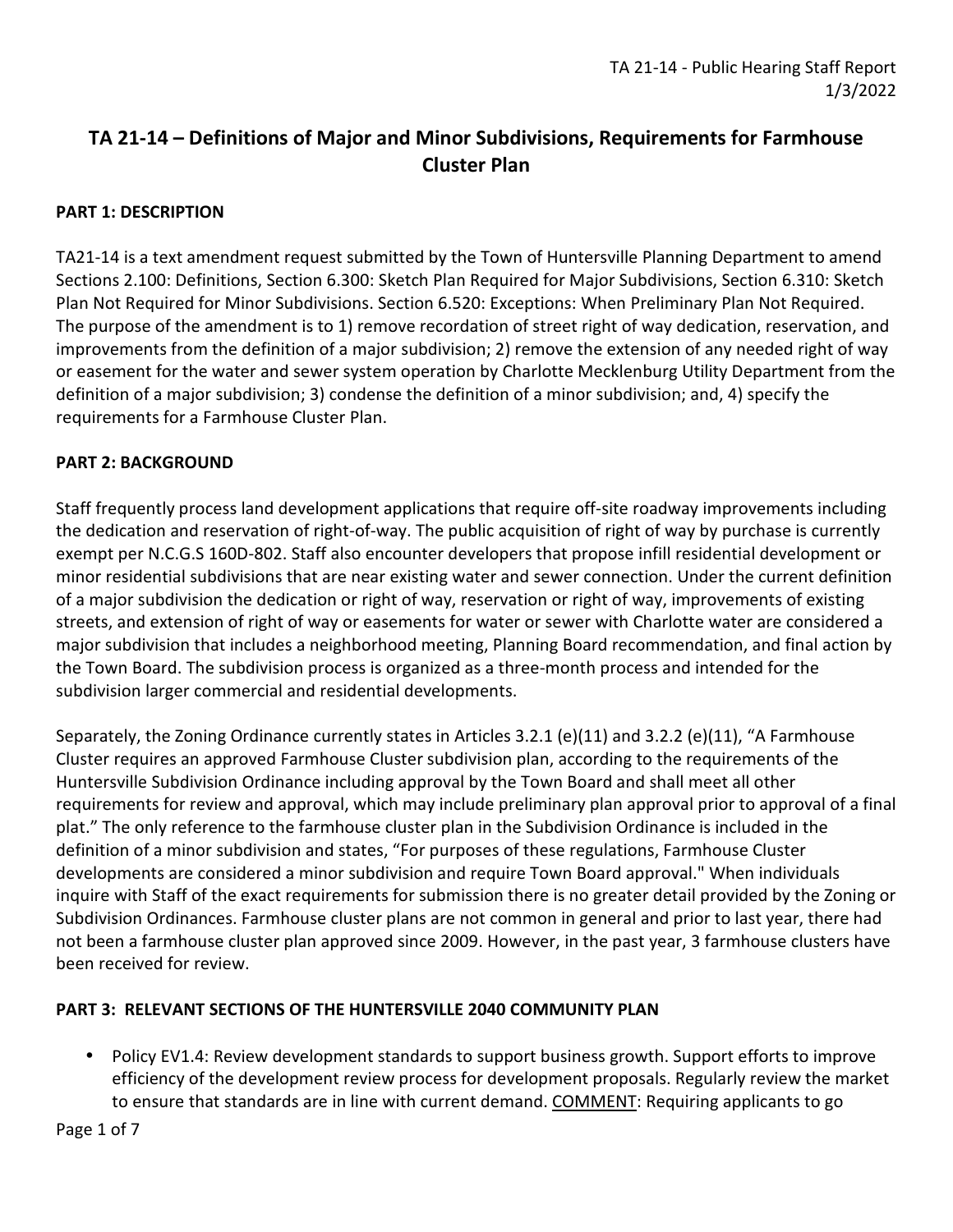through the major subdivision review process for the dedication or right of way, reservation or right of way, improvements of existing streets, and extension of right of way or easements water or sewer with Charlotte water unnecessarily elongates the review process, approvals, openings of commercial development and residential development. The bulk of these reviews is administrative and major residential subdivisions already require approval by the Town Board of Commissioners.

- Policy LU-10: Encourage a diversity of housing options. COMMENT: Infill residential development and minor subdivisions are frequently proposed and the current requirement that the extension of any needed right-of-way or easement for the water or sewer system operated by Charlotte-Mecklenburg Utility Department be considered a major subdivision is a deterrent to development that could offer options such as multiplexes and small scale residential developments.
- Policy LU-9: New residential development should follow appropriate housing design principles. LU 9.2: Within lower intensity areas including Moderate Density, Residential Edge, Rural Conservation, and Critical Watershed areas conservation design & farmhouse clusters are encouraged. Comment: The Zoning Ordinance allows farmhouse clusters in the Rural and Transitional Residential Zoning Districts and references the plan requirements for farmhouse clusters are in the Huntersville Subdivision Ordinance. The Subdivision Ordinance does not list the requirements for a farmhouse cluster plan. To ensure consistent requirements for future farmhouse cluster plans, it is beneficial to specify the plan requirements as done with sketch and preliminary plans to ensure the development follows appropriate design principles.

## **PART 4: STAFF RECOMMENDATION**

Planning staff recommends approval of the proposed text amendment application.

Please see the drafted text below and the proposed amendment ordinance included in the agenda packet. Removed language is struck out, new language is **bold underline**.

Section 2.100: Definitions of the Subdivision Ordinance – Subdivision, Major.

#### *Subdivision, Major.*

A subdivision not otherwise exempt from these regulations that involves any of the following:

- 1. The creation of any new public street, **but does not include the public acquisition by purchase of strips of land for the widening or opening of streets or for public transportation system corridors or the location of public utility rights-of-way.** or street right-of-way, or improvements to an existing street.
- 2. A future public school, park, greenway, or open space site shown in any adopted plan or policy document.
- 3. The extension of any needed right-of-way or easement for the water or sewer system operated by Charlotte-Mecklenburg Utility Department.
- 4. The installation of drainage improvements through one or more lots to serve one or more other lots.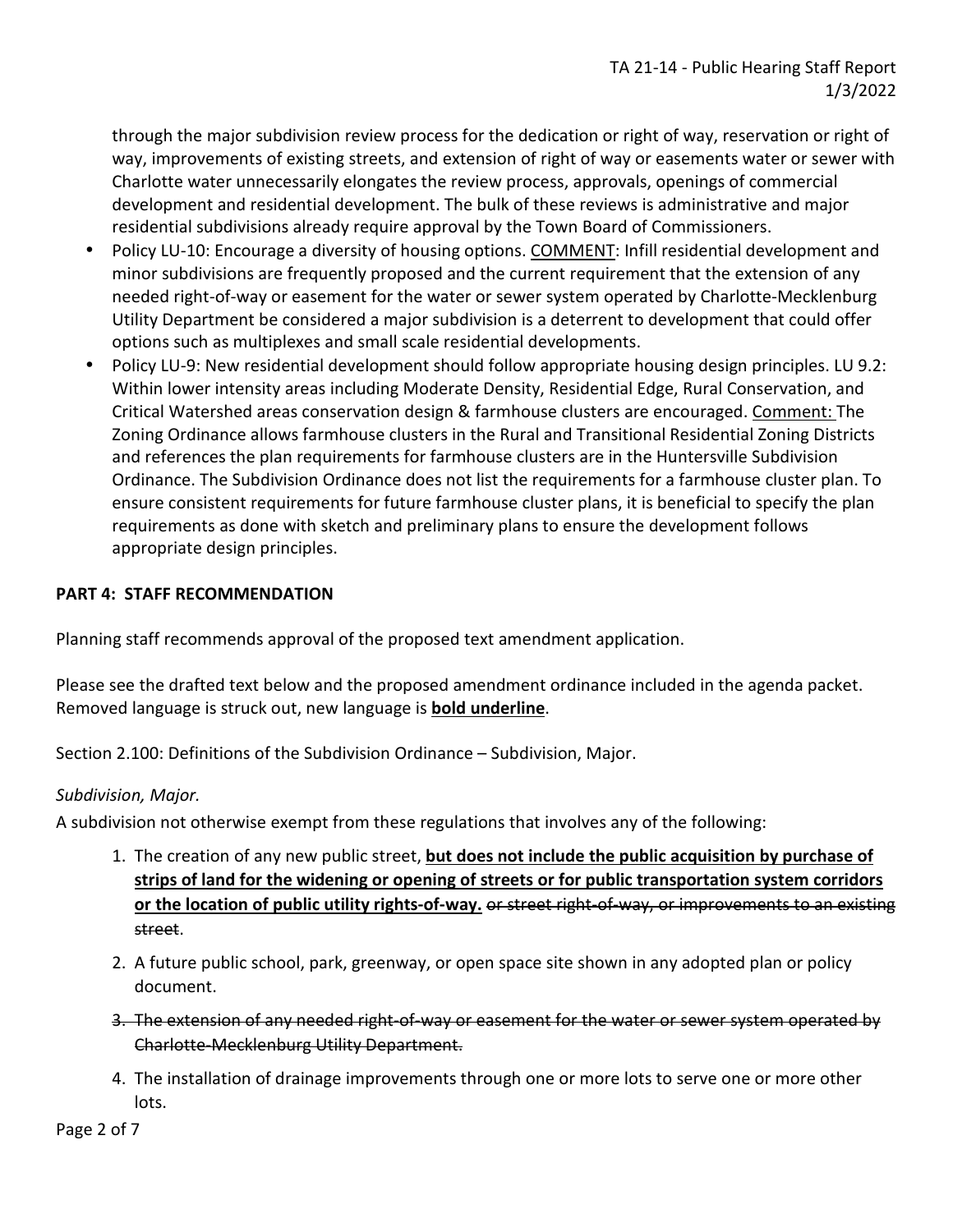5. The installation of a private waste water treatment plant or a private water supply system for more than one lot or building site.

Section 2.100: Definitions of the Subdivision Ordinance – Subdivision, Minor.

A subdivision that is not otherwise exempt from the provisions of this ordinance and that **is not a "Major Subdivision" as that term is defined in this Ordinance.** does not involve any of the following:

- 1. The creation of any new public street or street right-of-way, or improvements to an existing street.
- 2. A future public school, park, greenway, or open space site shown in any adopted plan or policy document.
- 3. The extension of any needed right-of-way or easement for the water or sewer system operated by Charlotte-Mecklenburg Utility Department.
- 4. The installation of drainage improvements through one or more lots to serve one or more other lots.
- 5. The installation of a private wastewater treatment plant or a private water supply system for more than one lot or building site.

For purposes of these regulations, Farmhouse Cluster developments are considered a minor subdivision**, except as provided below,** and require Town Board approval. **Farmhouse Cluster developments do not require a Sketch Plan, except as specifically set out herein below. A Farmhouse Cluster Plan shall demonstrate compliance with requirements of the Zoning Ordinance and include the following: an "Existing Features (Site Analysis) Plan" as detailed in Section 6.300 (1)(1-14), (2), and (3) of this Ordinance; a Four-Step Process as detailed in Section 6.300 (3) of this Ordinance; and a Preliminary Plan as detailed in Section 6.400 of this Ordinance.** 

Section 6.300: Sketch Plan Required for Major Subdivisions of the Subdivision Ordinance.

14. an "Existing Features (Site Analysis) Plan" shall be submitted as part of the sketch plan application **and for Farmhouse Cluster developments** in order to determine significant features to be preserved. It is recommended a preapplication meeting with the administrator be held to review the Existing Features Plan prior to submission of the sketch plan. The Existing Features (Site Analysis) Plan analyzes each site's special features, as they form the basis of the design process for open space lands, building locations, street alignments, and lot lines. Detailed requirements for Existing Features Plans at the minimum must include:

(a) the location and area calculations of constraining features including wetlands, slopes over 25%, watercourses, intermittent streams and floodways, S.W.I.M. buffers (outside of floodways), watershed buffers, and all rights-of-way and easements (current and future);

(b) the location of significant features such as woodlands, tree lines, specimen and heritage trees, open fields or meadows, scenic views into or out of the property, watershed divides and drainage ways; existing structures, cemeteries, roads, tracks and trails; significant wildlife habitat; prime agricultural farmland; historic, archeological and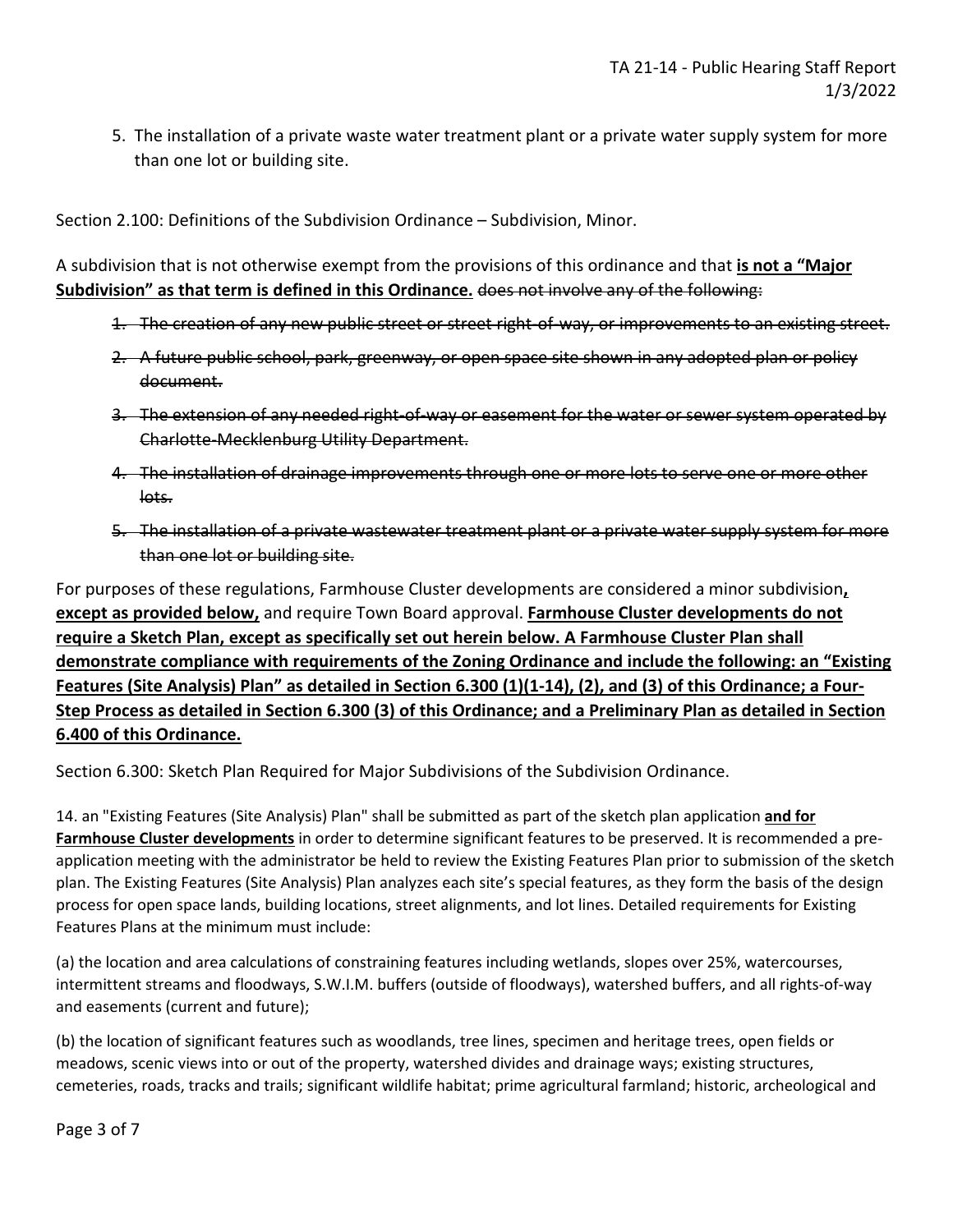cultural features listed (or eligible to be listed) on national, state or county registers or inventories; and aquifers and their recharge areas;

(c) the location of existing or planned utility easements (above and below ground) to include, but not limited to power/transmission, water, sewer, gas, phone, and cable;

(d) a topographical map showing original contours at intervals of not less than four feet and existing tree lines;

Section 6.310: Sketch Plan Not Required for Minor Subdivisions of the Subdivision Ordinance.

#### A sketch plan shall not be required for a Minor Subdivision**, except for Section 6.300(1)(14) and Section 6.300(3), which are required for Farmhouse Cluster developments.**

Section 6.520: Exceptions, When Preliminary Plan Not Required of the Subdivision of the Subdivision Ordinance.

The required preliminary plan may be waived by the Planning Director or Designee for subdivisions defined as Minor Subdivisions or divisions of land qualifying for Expedited Subdivision Review in Section 2.100 of these regulations provided:

1. A plat of the tract being subdivided, accompanied by two (2) applications signed by the owner or his duly authorized agent has been filed with the Planning Director or Designee, and the required fee submitted; and

2. The subdivider, has provided topographic information to determine flood elevations whenever the property proposed to be subdivided, or re-subdivided, is traversed by or adjacent to a known watercourse.

The required preliminary plan may also be waived by the Planning Director for those subdivisions, including Limited Subdivisions, which do not involve the dedication of a new street, improvement to or right of way for an existing street, or site designated for a future public facility.

However, a final plat must be prepared and recorded as provided in Section 6.600.

#### **PART 5: HUNTERSVILLE ORDINANCE ADVISORY BOARD**

The Huntersville Ordinances Advisory Board (HOAB) recommended approval of the attached draft of this text amendment during the November 4, 2021 meeting.

#### **PART 6: PUBLIC HEARING**

The Public Hearing is scheduled for January 3, 2022.

#### **PART 7: PLANNING BOARD RECOMMENDATION**

The Planning Board is scheduled to consider this text amendment January 25, 2022.

## **PART 8: ATTACHMENTS AND ENCLOSURES**

Page 4 of 7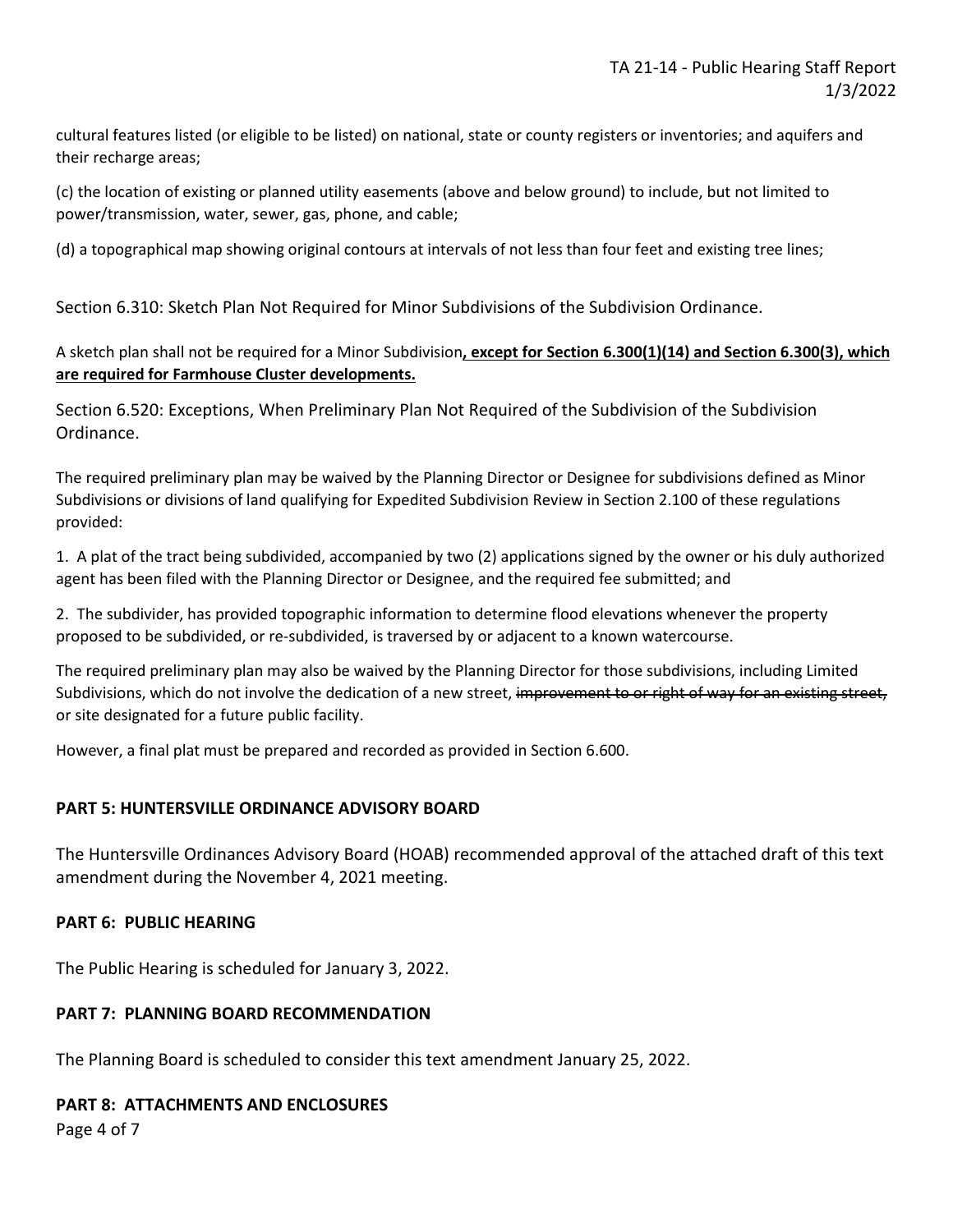- Attachment 1 Draft Language Ordinance
- Attachment 2 Text Amendment Application

#### **PART 9: STATEMENT OF CONSISTENCY – TA21-14**

| <b>Planning Department</b>            | <b>Planning Board</b>                      | <b>Board of Commissioners</b>          |
|---------------------------------------|--------------------------------------------|----------------------------------------|
| APPROVAL: In considering the          | APPROVAL: In considering the               | APPROVAL: In considering the           |
| proposed amendment TA21-14 to         | proposed amendment TA21-14 to              | proposed amendment TA21-14 to          |
| amend Sections 2.100: Definitions,    | amend Sections 2.100: Definitions,         | amend Sections 2.100: Definitions,     |
| 6.300:<br>Sketch<br>Plan<br>Section   | 6.300:<br>Sketch<br>Plan<br><b>Section</b> | 6.300:<br>Section<br>Sketch<br>Plan    |
| Required for Major Subdivisions,      | Required for Major Subdivisions,           | Required for Major Subdivisions,       |
| Section 6.310: Sketch Plan Not        | Section 6.310: Sketch Plan Not             | Section 6.310: Sketch Plan Not         |
| Required for Minor Subdivisions.      | Required for Minor Subdivisions.           | Required for Minor Subdivisions.       |
| Section 6.520: Exceptions: When       | Section 6.520: Exceptions: When            | Section 6.520: Exceptions: When        |
| Preliminary Plant Not Required of     | Preliminary Plant Not Required of          | Preliminary Plant Not Required of      |
| Huntersville<br>Subdivision<br>the    | Huntersville<br>Subdivision<br>the         | Huntersville<br>Subdivision<br>the     |
| Ordinance<br>1)<br>remove<br>to       | Ordinance<br>1)<br>to<br>remove            | Ordinance<br>1)<br>remove<br>to        |
| recordation of street right of way    | recordation of street right of way         | recordation of street right of way     |
| reservation,<br>dedication,<br>and    | reservation,<br>dedication,<br>and         | dedication,<br>reservation,<br>and     |
| improvements from the definition      | improvements from the definition           | improvements from the definition       |
| of a major subdivision; 2) remove     | of a major subdivision; 2) remove          | of a major subdivision; 2) remove      |
| the extension of any needed right     | the extension of any needed right          | the extension of any needed right      |
| of way or easement for the water      | of way or easement for the water           | of way or easement for the water       |
| and sewer system operation by         | and sewer system operation by              | and sewer system operation by          |
| Mecklenburg<br>Charlotte<br>Utility   | Mecklenburg<br>Charlotte<br>Utility        | Mecklenburg<br>Utility<br>Charlotte    |
| Department from the definition of     | Department from the definition of          | Department from the definition of      |
| a major subdivision; 3) condense      | a major subdivision; 3) condense           | a major subdivision; 3) condense       |
| definition<br>of<br>minor<br>the<br>a | definition<br>of<br>minor<br>the<br>a      | definition<br>of<br>minor<br>the<br>a  |
| subdivision; and, 4) specify the      | subdivision; and, 4) specify the           | subdivision; and, 4) specify the       |
| requirements for a Farmhouse          | requirements for a Farmhouse               | requirements for a Farmhouse           |
| Cluster Plan, the Planning Staff      | Cluster Plan, the Planning Board           | Cluster Plan, the Town Board           |
| approval of<br>the<br>recommends      | recommends approval based on               | recommends approval based on           |
| based<br>the<br>application<br>on     | the amendment being consistent             | the amendment being consistent         |
| amendment being consistent with       | applicable<br>with<br>(insert)<br>plan     | with<br>applicable<br>(insert)<br>plan |
| policies EV1.4, LU-10, LU-9, and      | reference)                                 | reference)                             |
| LU-9.2 of the Huntersville 2040       |                                            |                                        |
| Community Plan.                       | It is reasonable and in the public         | It is reasonable and in the public     |
|                                       | interest to amend the Zoning               | interest to amend the Zoning           |
| It is reasonable and in the public    | Ordinance because (Explain)                | Ordinance because (Explain)            |
| interest to amend the Subdivision     |                                            |                                        |
| Ordinance<br>because it clarifies     |                                            |                                        |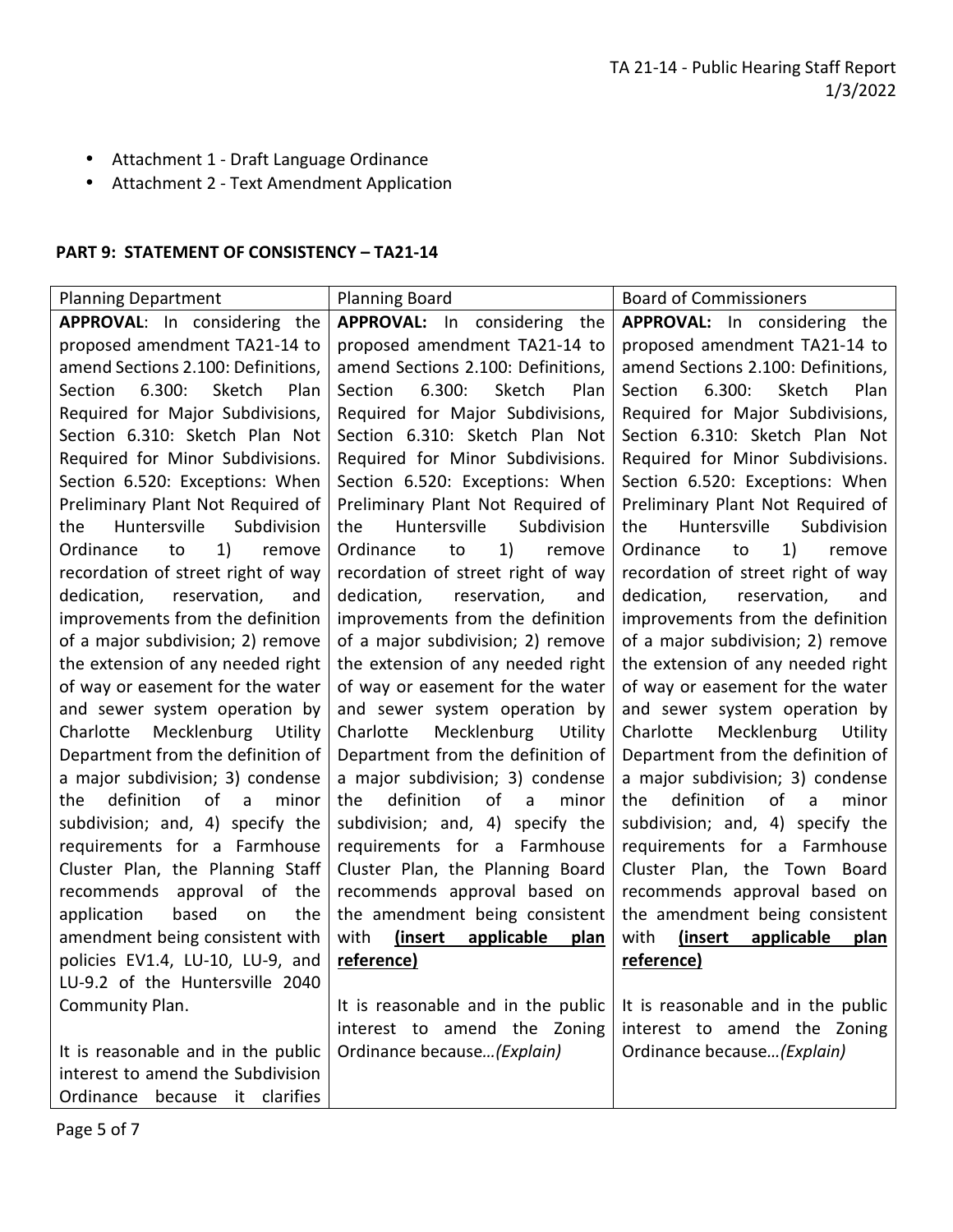| improves<br>efficiency of<br>land<br>development reviews, encourages<br>appropriate infill and small-scale<br>residential<br>development,<br>and<br>for<br>specifies<br>requirements<br>farmhouse cluster plans. |                                                                                                                                                                                                                                                                                                                                                                                                                                                                                                                                                                                                                                                                                                                                                                                                                                                                                                                                                |                                                                                                                                                                                                                                                                                                                                                                                                                                                                                                                                                                                                                                                                                                                                                                                                                                                                                                                                                                                              |
|------------------------------------------------------------------------------------------------------------------------------------------------------------------------------------------------------------------|------------------------------------------------------------------------------------------------------------------------------------------------------------------------------------------------------------------------------------------------------------------------------------------------------------------------------------------------------------------------------------------------------------------------------------------------------------------------------------------------------------------------------------------------------------------------------------------------------------------------------------------------------------------------------------------------------------------------------------------------------------------------------------------------------------------------------------------------------------------------------------------------------------------------------------------------|----------------------------------------------------------------------------------------------------------------------------------------------------------------------------------------------------------------------------------------------------------------------------------------------------------------------------------------------------------------------------------------------------------------------------------------------------------------------------------------------------------------------------------------------------------------------------------------------------------------------------------------------------------------------------------------------------------------------------------------------------------------------------------------------------------------------------------------------------------------------------------------------------------------------------------------------------------------------------------------------|
|                                                                                                                                                                                                                  | <b>DENIAL:</b><br>considering<br>the<br>In<br>proposed amendment TA21-14 to<br>amend Sections 2.100: Definitions,<br>6.300:<br>Section<br>Sketch<br>Plan<br>Required for Major Subdivisions,<br>Section 6.310: Sketch Plan Not<br>Required for Minor Subdivisions.<br>Section 6.520: Exceptions: When<br>Preliminary Plant Not Required of<br>Huntersville<br>Subdivision<br>the<br>1)<br>Ordinance<br>to<br>remove<br>recordation of street right of way<br>dedication,<br>reservation,<br>and<br>of a major subdivision; 2) remove<br>the extension of any needed right<br>of way or easement for the water<br>and sewer system operation by<br>Charlotte<br>Mecklenburg<br>Utility<br>Department from the definition of<br>a major subdivision; 3) condense<br>definition<br>of a<br>minor<br>the<br>subdivision; and, 4) specify the<br>requirements for a Farmhouse<br>Cluster Plan, the Planning Board<br>recommends denial based on the | <b>DENIAL:</b><br>considering<br>In<br>the<br>proposed amendment TA21-14 to<br>amend Sections 2.100: Definitions,<br>Section<br>6.300:<br>Sketch<br>Plan<br>Required for Major Subdivisions,<br>Section 6.310: Sketch Plan Not<br>Required for Minor Subdivisions.<br>Section 6.520: Exceptions: When<br>Preliminary Plant Not Required of<br>Huntersville<br>Subdivision<br>the<br>1)<br>Ordinance<br>to<br>remove<br>recordation of street right of way<br>dedication,<br>reservation,<br>and<br>improvements from the definition $\vert$ improvements from the definition<br>of a major subdivision; 2) remove<br>the extension of any needed right<br>of way or easement for the water<br>and sewer system operation by<br>Charlotte<br>Mecklenburg<br>Utility<br>Department from the definition of<br>a major subdivision; 3) condense<br>definition<br>minor<br>the<br>of<br>$\overline{a}$<br>subdivision; and, 4) specify the<br>requirements for a Farmhouse<br><b>Cluster Plan</b> |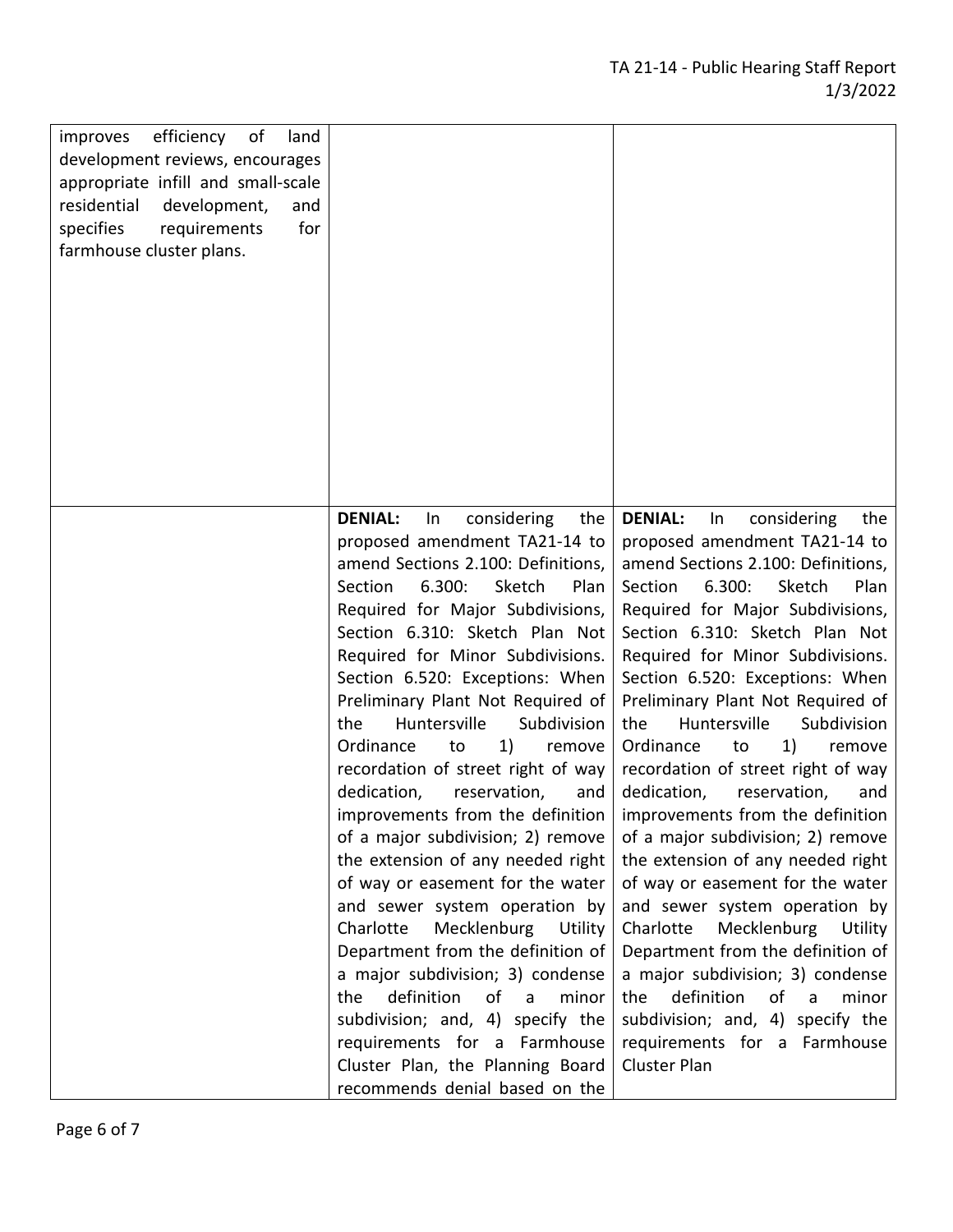| amendment being (consistent OR      | the Town Board recommends          |
|-------------------------------------|------------------------------------|
| inconsistent)<br>with<br>(insert    | denial based on the amendment      |
| applicable plan reference).         | being (consistent OR inconsistent) |
|                                     | (insert applicable<br>plan<br>with |
| It is not reasonable and in the     | reference).                        |
| public interest to amend the Zoning |                                    |
| Ordinance because(Explain)          | It is not reasonable and in the    |
|                                     | public interest to amend the       |
|                                     | Zoning<br>Ordinance                |
|                                     | because(Explain)                   |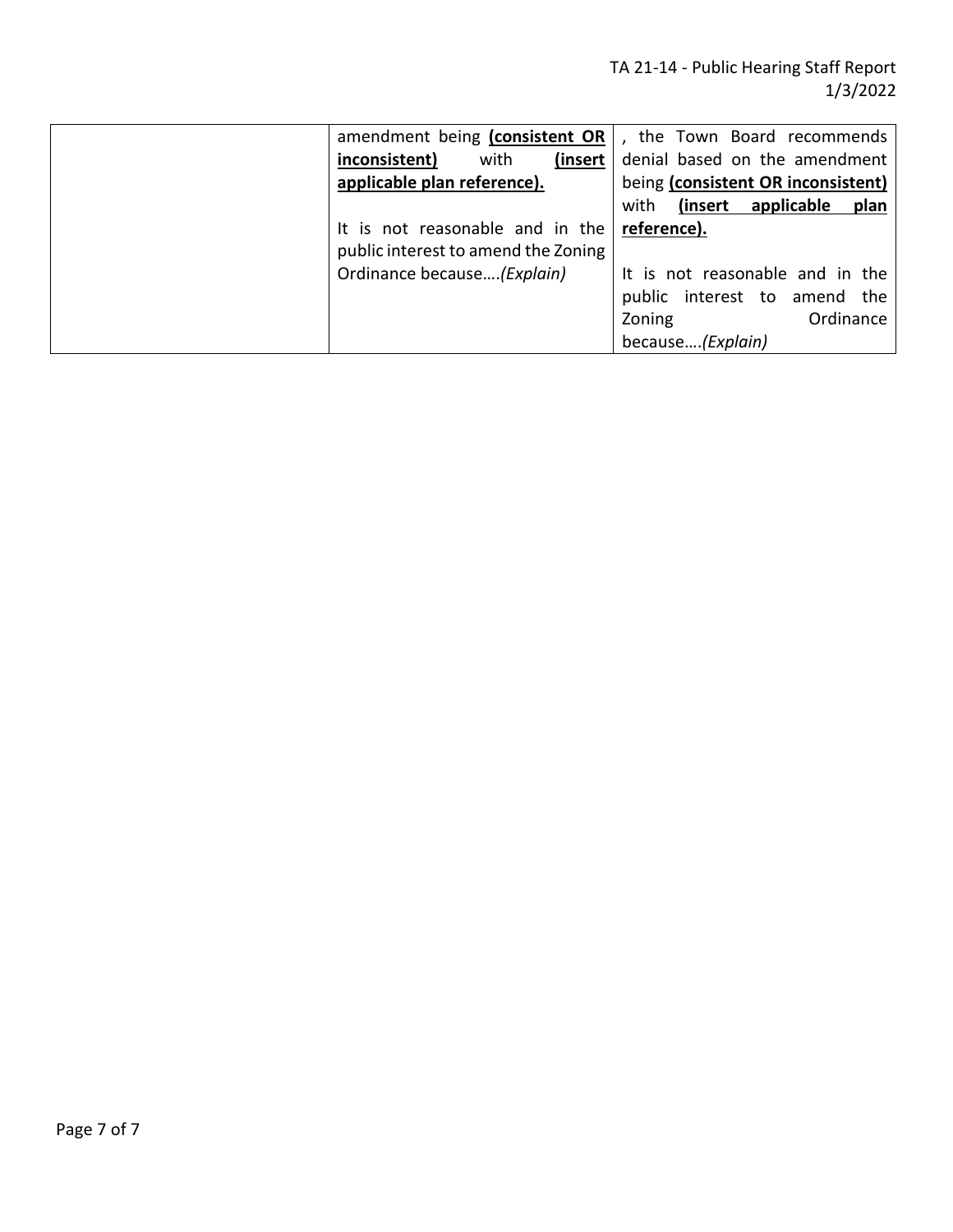## **AN ORDINANCE TO AMEND SECTIONS 2.100: DEFINITIONS, SECTION 6.300: SKETCH PLAN REQUIRED FOR MAJOR SUBDIVISIONS, SECTION 6.310: SKETCH PLAN NOT REQUIRED FOR MINOR SUBDIVISIONS, SECTION 6.520: EXCEPTIONS: WHEN PRELIMINARY PLAN NOT REQUIRED TO REMOVE RECORDATION OF STREET RIGHT OF WAY OR IMPROVEMENTS FROM MAJOR SUBDIVISON CATEGORY AND CLARIFY REQUIREMENTS FOR FARMHOUSE CLUSTER PLAN**

**Section 1.** Be it ordained by the Board of Commissioners of the Town of Huntersville that Section 2.100: Definitions of the **Subdivision Ordinance** is hereby amended as follows:

## *Subdivision, Major.*

A subdivision not otherwise exempt from these regulations that involves any of the following:

- 1. The creation of any new public street, **but does not include the public acquisition by purchase of strips of land for the widening or opening of streets or for public transportation system corridors or the location of public utility rights-of-way.** or street right-of-way, or improvements to an existing street.
- 2. A future public school, park, greenway, or open space site shown in any adopted plan or policy document.
- 3. The extension of any needed right-of-way or easement for the water or sewer system operated by Charlotte-Mecklenburg Utility Department.
- 4. The installation of drainage improvements through one or more lots to serve one or more other lots.
- 5. The installation of a private waste water treatment plant or a private water supply system for more than one lot or building site.

## *Subdivision, Minor.*

A subdivision that is not otherwise exempt from the provisions of this ordinance and that **is not a "Major Subdivision" as that term is defined in this Ordinance.** does not involve any of the following:

- 1. The creation of any new public street or street right-of-way, or improvements to an existing street.
- 2. A future public school, park, greenway, or open space site shown in any adopted plan or policy document.
- 3. The extension of any needed right-of-way or easement for the water or sewer system operated by Charlotte-Mecklenburg Utility Department.
- 4. The installation of drainage improvements through one or more lots to serve one or more other lots.
- 5. The installation of a private wastewater treatment plant or a private water supply system for more than one lot or building site.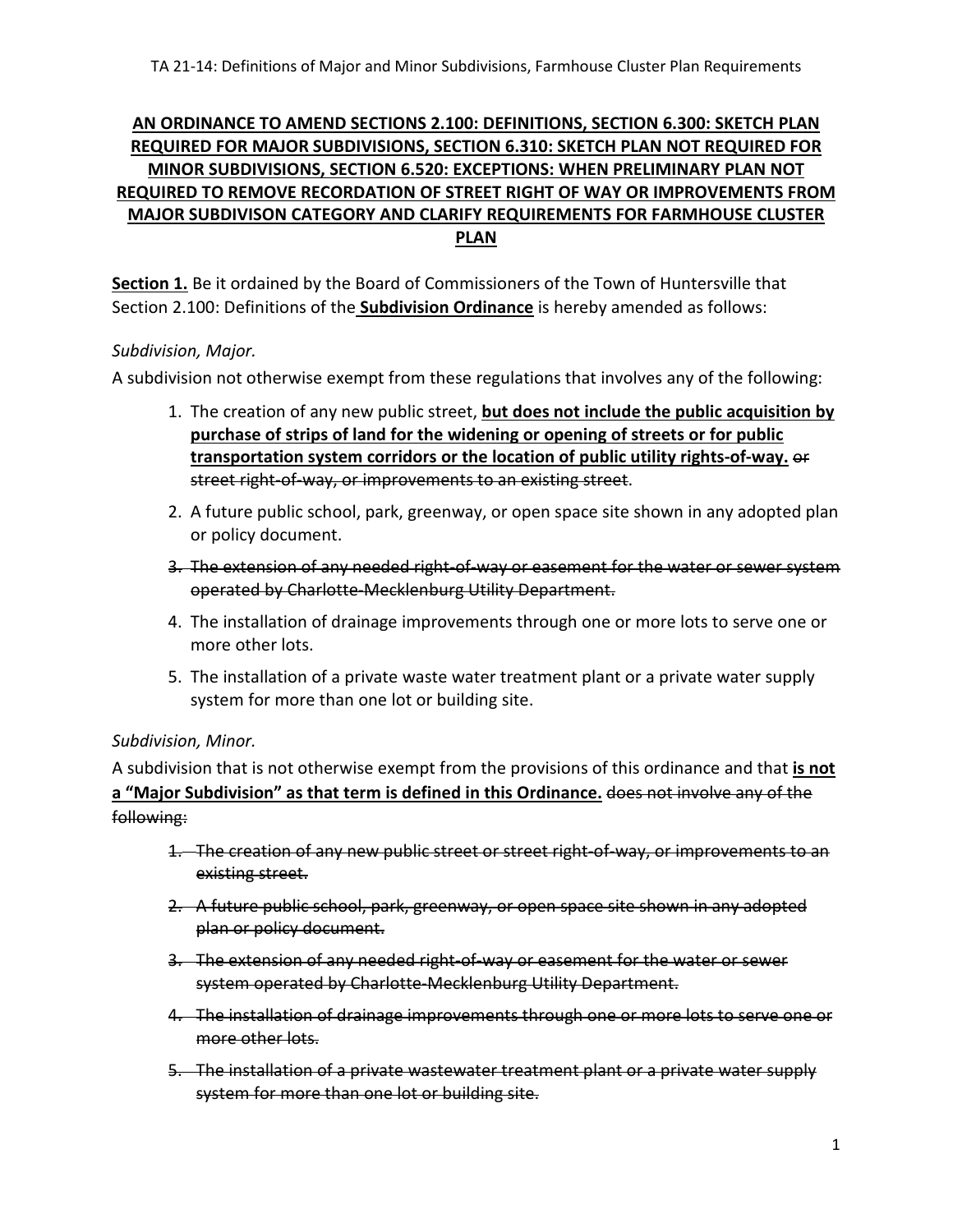For purposes of these regulations, Farmhouse Cluster developments are considered a minor subdivision**, except as provided below,** and require Town Board approval. **Farmhouse Cluster developments do not require a Sketch Plan, except as specifically set out hereinbelow. A Farmhouse Cluster Plan shall demonstrate compliance with requirements of the Zoning Ordinance and include the following: an "Existing Features (Site Analysis) Plan" as detailed in Section 6.300 (1)(1-14), (2), and (3) of this Ordinance; a Four-Step Process as detailed in Section 6.300 (3) of this Ordinance; and a Preliminary Plan as detailed in Section 6.400 of this Ordinance.** 

**Section 2.** Be it ordained by the Board of Commissioners of the Town of Huntersville that Section 6.300: Sketch Plan Required for Major Subdivisions of the **Subdivision Ordinance** is hereby amended as follows:

14. an "Existing Features (Site Analysis) Plan" shall be submitted as part of the sketch plan application **and for Farmhouse Cluster developments** in order to determine significant features to be preserved. It is recommended a pre-application meeting with the administrator be held to review the Existing Features Plan prior to submission of the sketch plan. The Existing Features (Site Analysis) Plan analyzes each site's special features, as they form the basis of the design process for open space lands, building locations, street alignments, and lot lines. Detailed requirements for Existing Features Plans at the minimum must include:

(a) the location and area calculations of constraining features including wetlands, slopes over 25%, watercourses, intermittent streams and floodways, S.W.I.M. buffers (outside of floodways), watershed buffers, and all rights-of-way and easements (current and future);

(b) the location of significant features such as woodlands, tree lines, specimen and heritage trees, open fields or meadows, scenic views into or out of the property, watershed divides and drainage ways; existing structures, cemeteries, roads, tracks and trails; significant wildlife habitat; prime agricultural farmland; historic, archeological and cultural features listed (or eligible to be listed) on national, state or county registers or inventories; and aquifers and their recharge areas;

(c) the location of existing or planned utility easements (above and below ground) to include, but not limited to power/transmission, water, sewer, gas, phone, and cable;

(d) a topographical map showing original contours at intervals of not less than four feet and existing tree lines;

**Section 3.** Be it ordained by the Board of Commissioners of the Town of Huntersville that Section 6.310: Sketch Plan Not Required for Minor Subdivisions of the **Subdivision Ordinance** is hereby amended as follows:

## **6.310 SKETCH PLAN NOT REQUIRED FOR MINOR SUBDIVISIONS**

A sketch plan shall not be required for a Minor Subdivision**, except for Section 6.300(1)(14) and Section 6.300(3), which are required for Farmhouse Cluster developments.**